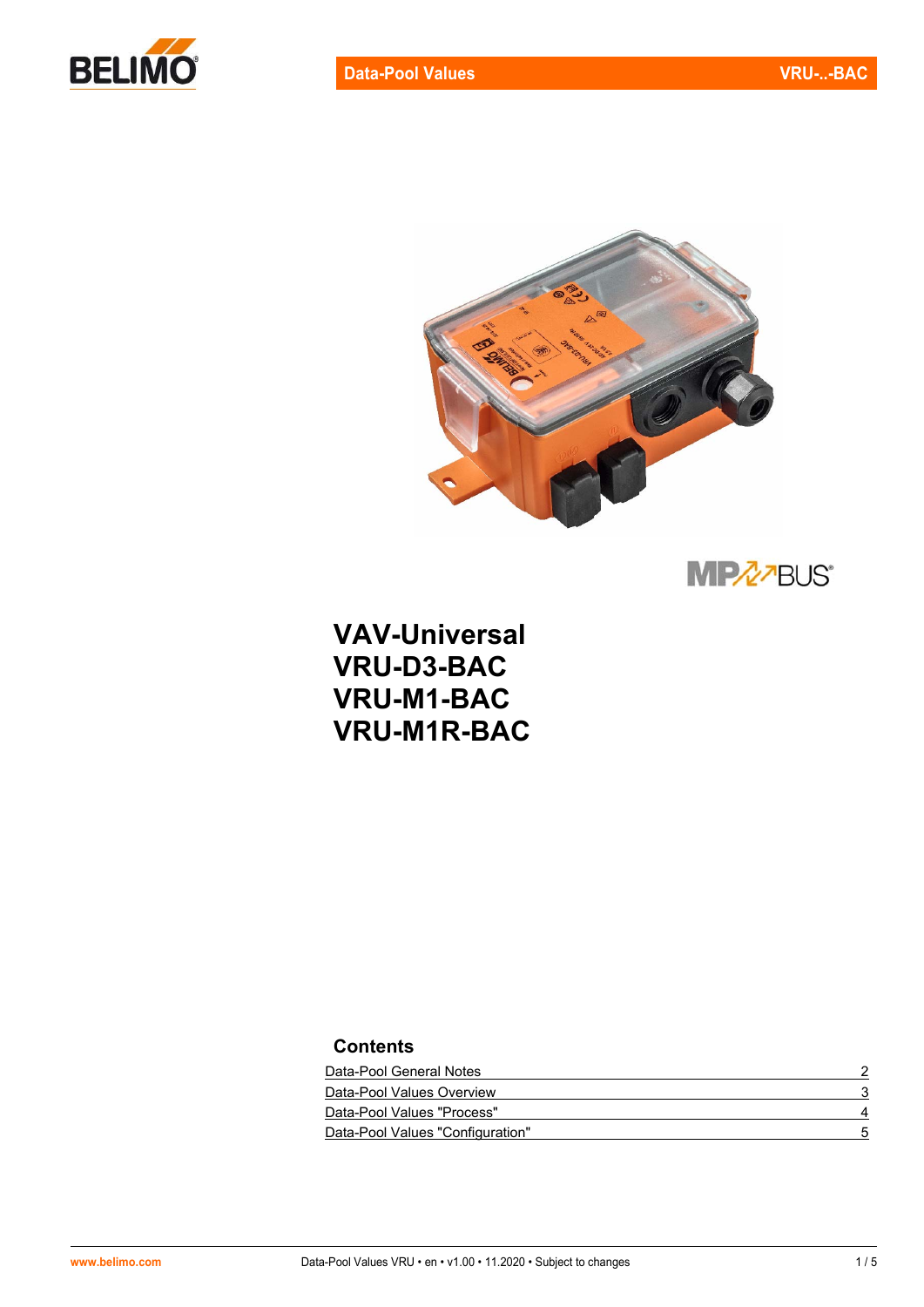

| <b>Data-Pool General Notes</b>                                                                                                                                                                                                                                                                        |                                                                                                                                                                                                                                                                                                                                                                                                                                                                                                                                        |                     |                     |             |  |  |
|-------------------------------------------------------------------------------------------------------------------------------------------------------------------------------------------------------------------------------------------------------------------------------------------------------|----------------------------------------------------------------------------------------------------------------------------------------------------------------------------------------------------------------------------------------------------------------------------------------------------------------------------------------------------------------------------------------------------------------------------------------------------------------------------------------------------------------------------------------|---------------------|---------------------|-------------|--|--|
| <b>General information</b>                                                                                                                                                                                                                                                                            | • The device supports the MP Data-Pool functional profile. All available data points are<br>managed in a data pool and accessible with MP read/write commands.<br>• This document describes all public data pool values of the device. It's divided into<br>process values and configuration values.<br>• The MP Data-Pool functional profile is specified in the MP Cooperation Documentation.<br>The document is provided to Belimo MP-Partners.<br>• See the technical datasheet for technical information about the device itself. |                     |                     |             |  |  |
| <b>Identification</b>                                                                                                                                                                                                                                                                                 | The connected type can be identified by its series number:                                                                                                                                                                                                                                                                                                                                                                                                                                                                             |                     |                     |             |  |  |
|                                                                                                                                                                                                                                                                                                       |                                                                                                                                                                                                                                                                                                                                                                                                                                                                                                                                        | Prefix Profile Type | Profile<br>Category | Type        |  |  |
|                                                                                                                                                                                                                                                                                                       | 2                                                                                                                                                                                                                                                                                                                                                                                                                                                                                                                                      | 1                   | 32                  | VRU-D3-BAC  |  |  |
|                                                                                                                                                                                                                                                                                                       | $\overline{2}$                                                                                                                                                                                                                                                                                                                                                                                                                                                                                                                         | 2                   | 32                  | VRU-M1-BAC  |  |  |
|                                                                                                                                                                                                                                                                                                       | $\overline{2}$                                                                                                                                                                                                                                                                                                                                                                                                                                                                                                                         | 3                   | 32                  | VRU-M1R-BAC |  |  |
| Configuration<br>Configuration data are not password protected. No Login is required.<br>Master implementations typically poll the slaves in cycles (MP1, MP2, MP3, ). Reading<br><b>Timing of MP-Bus queries</b><br>all data pool values of a node in one cycle is not recommended, because it would |                                                                                                                                                                                                                                                                                                                                                                                                                                                                                                                                        |                     |                     |             |  |  |
| reduce the overall MP-Bus performance                                                                                                                                                                                                                                                                 |                                                                                                                                                                                                                                                                                                                                                                                                                                                                                                                                        |                     |                     |             |  |  |
|                                                                                                                                                                                                                                                                                                       | Recommendation:<br>• Split up the queries into several cycles (e.g. 3 queries per cycle).<br>• Adjust repetition rates (reading values) according to the rate of change of the value<br>• Prevent from reading unused data pool values                                                                                                                                                                                                                                                                                                 |                     |                     |             |  |  |
| <b>Signed integer</b><br>Example                                                                                                                                                                                                                                                                      | Signed integers are represented as two's complement.<br>Value of ID40 = 1111'1101'1111'0010 <sub>2</sub> = -526 <sub>10</sub><br>Actual Value = Value * Scaling factor * Unit = -526 * 0.01 * °C = -5.26 °C                                                                                                                                                                                                                                                                                                                            |                     |                     |             |  |  |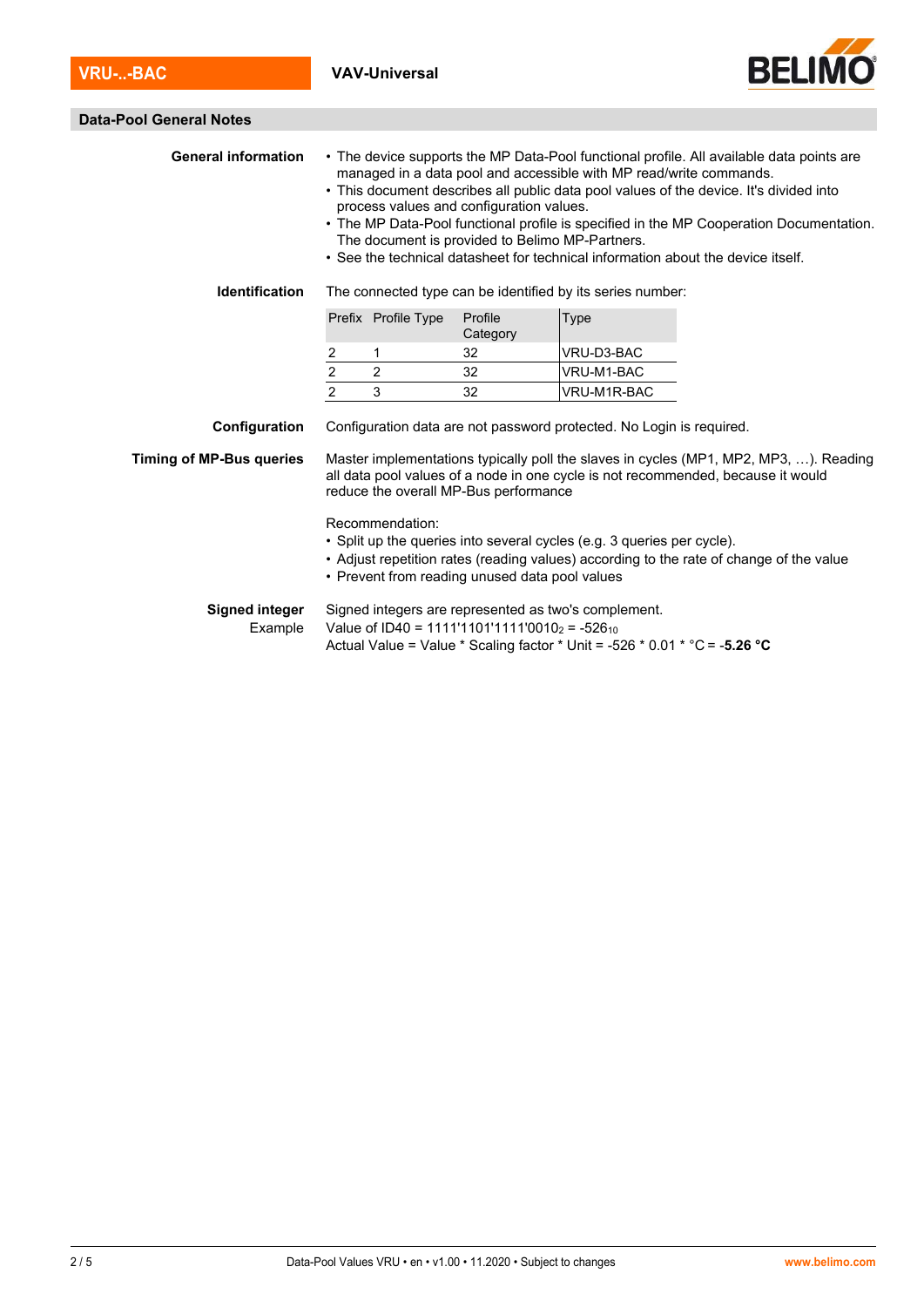

## **Data-Pool Values Overview**

 $\mathbf{r}$ 

|                | ID                                    | <b>Name</b>                         | R/W |  |  |  |  |
|----------------|---------------------------------------|-------------------------------------|-----|--|--|--|--|
| <b>Process</b> | 10                                    | Setpoint [%]                        |     |  |  |  |  |
|                | 11                                    | <b>Override Control</b>             | R/W |  |  |  |  |
|                | 12                                    | Command                             | R/W |  |  |  |  |
|                | 13                                    | Relative Position [%]               | R   |  |  |  |  |
|                | 14                                    | Absolute Position [°]               | R   |  |  |  |  |
|                | 15                                    | Relative Volumetric Flow [%]        |     |  |  |  |  |
|                | 16<br>Absolute Volumetric Flow [m3/h] |                                     |     |  |  |  |  |
|                | R                                     |                                     |     |  |  |  |  |
|                | 19                                    | Setpoint Analog [%]                 | R   |  |  |  |  |
|                | 20                                    | Relative Delta Pressure [%]         | R   |  |  |  |  |
|                | 21                                    | Absolute Delta Pressure [Pa]        | R   |  |  |  |  |
|                | 23                                    | Malfunction and Service Information | R   |  |  |  |  |
|                |                                       |                                     |     |  |  |  |  |
| Configuration  | 100                                   | <b>Position</b>                     | R/W |  |  |  |  |
|                | 101                                   | <b>Min [%]</b>                      | R/W |  |  |  |  |
|                | 102                                   | Max [%]                             | R/W |  |  |  |  |
|                | 103                                   | <b>Setpoint Source</b>              | R/W |  |  |  |  |
|                | 114                                   | <b>Operation Mode</b>               | R/W |  |  |  |  |
|                | 116                                   | Sensor 1 Type                       | R/W |  |  |  |  |
|                | 117                                   | Application                         | R   |  |  |  |  |
|                | 118                                   | <b>Control Mode</b>                 | R   |  |  |  |  |
|                | 119                                   | Room Pressure Cascade               | R   |  |  |  |  |
|                | 120                                   | Nominal Volumetric Flow [m3/h]      | R   |  |  |  |  |
|                | 123                                   | Nominal Delta Pressure [Pa]         | R   |  |  |  |  |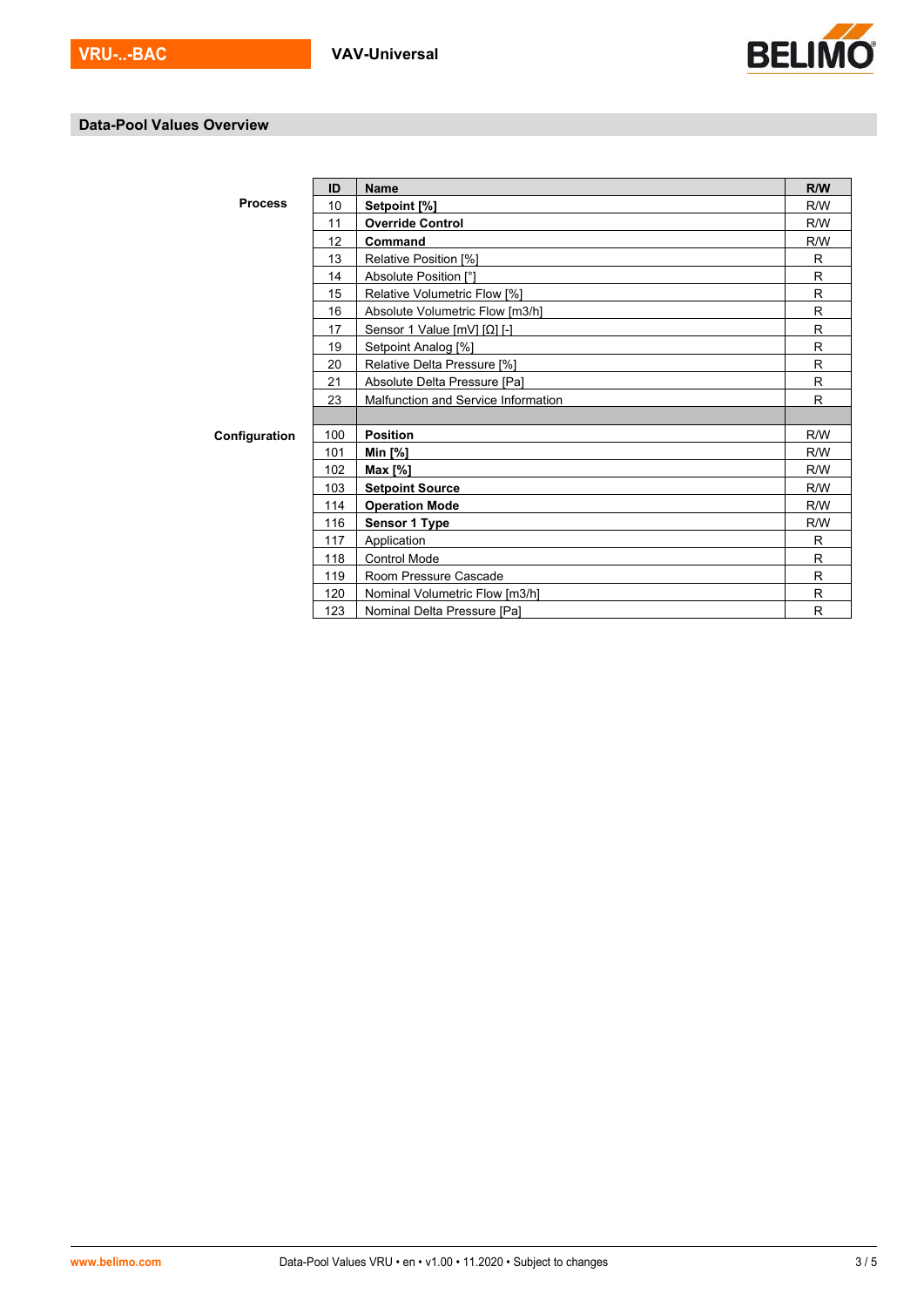

## **Data-Pool Values "Process"**

| <b>Nr</b> | <b>Description</b>                                                                                                                                                           | Unit    | <b>Scaling</b>   | <b>Values</b>                                                                                                                                                                                                                                                                                                                                                              | <b>Size</b>    | R/W          |
|-----------|------------------------------------------------------------------------------------------------------------------------------------------------------------------------------|---------|------------------|----------------------------------------------------------------------------------------------------------------------------------------------------------------------------------------------------------------------------------------------------------------------------------------------------------------------------------------------------------------------------|----------------|--------------|
|           | <b>Setpoint</b>                                                                                                                                                              |         |                  |                                                                                                                                                                                                                                                                                                                                                                            | $\overline{2}$ | R/W          |
| 10        | The setpoint refers to the demanded flow, pressure or<br>damper position according to the selected application and<br>control mode. It is scaled between Min and Max limits. | $\%$    | 0.01             | 010'000                                                                                                                                                                                                                                                                                                                                                                    |                |              |
|           | The setpoint is active, if the setpoint is controlled by bus<br>Setpoint Source =Bus)                                                                                        |         |                  |                                                                                                                                                                                                                                                                                                                                                                            |                |              |
|           | Override Control                                                                                                                                                             |         |                  | 0:None<br>1:Open                                                                                                                                                                                                                                                                                                                                                           | 2              | R/W          |
| 11        | Overriding the setpoint with defined values                                                                                                                                  |         |                  | 2:Close<br>3:Max<br>4:Min<br>5:-                                                                                                                                                                                                                                                                                                                                           |                |              |
|           |                                                                                                                                                                              |         |                  | 6: Motor Stop<br>7: Vnom/Pnom                                                                                                                                                                                                                                                                                                                                              |                |              |
| 12        | Command<br>Initiation of actuator functions for service and test. After<br>command is sent, value changes back to None (0).                                                  |         |                  | 0: None<br>1: Adaption<br>2: Test<br>3: Sync                                                                                                                                                                                                                                                                                                                               | $\mathbf{1}$   | R/W          |
|           | <b>Relative Position</b>                                                                                                                                                     |         |                  |                                                                                                                                                                                                                                                                                                                                                                            | $\overline{2}$ | R            |
| 13        | If the selected application does not support a local actuator<br>(Flow measurement, Room Pressure Cascade), the ID is not<br>active.                                         | $\%$    | 0.01             |                                                                                                                                                                                                                                                                                                                                                                            |                |              |
|           | <b>Absolute Position</b>                                                                                                                                                     |         |                  |                                                                                                                                                                                                                                                                                                                                                                            | 2              | R            |
| 14        | If the selected application does not support a local actuator<br>(Flow measurement, Room Pressure Cascade), the ID is not<br>active.                                         | $\circ$ | 0.01             |                                                                                                                                                                                                                                                                                                                                                                            |                |              |
|           | <b>Relative Volumetric Flow</b>                                                                                                                                              |         |                  |                                                                                                                                                                                                                                                                                                                                                                            | 2              | R            |
| 15        | Related to the "Nominal volumetric flow in m3/h" (ID 120)<br>If the selected application does not support flow<br>measurement (pressure control, room pressure control), the | $\%$    | 0.01             |                                                                                                                                                                                                                                                                                                                                                                            |                |              |
|           | entry is inactive $(= 65.535)$ .<br><b>Absolute Volumetric Flow</b>                                                                                                          |         |                  |                                                                                                                                                                                                                                                                                                                                                                            | $\overline{2}$ | $\mathsf{R}$ |
| 16        | If the selected application does not support flow<br>measurement (pressure control, room pressure control), the<br>entry is inactive $(= 65.535)$ .                          | $m^3/h$ | $\mathbf 1$      |                                                                                                                                                                                                                                                                                                                                                                            |                |              |
| 17        | Sensor 1 Value                                                                                                                                                               | mV<br>Ω | $\mathbf 1$<br>1 |                                                                                                                                                                                                                                                                                                                                                                            | $\overline{2}$ | $\mathsf{R}$ |
|           | Current value of sensor 1, depending on the setting of the<br>Sensor 1 Type (ID 116)                                                                                         |         |                  |                                                                                                                                                                                                                                                                                                                                                                            |                |              |
|           | Setpoint Analog                                                                                                                                                              |         |                  |                                                                                                                                                                                                                                                                                                                                                                            | 2              | R            |
| 19        | Shows the setpoint in %, if the actuator is controlled by<br>analog signal (ID 103 = Analog).                                                                                | %       | 0.01             |                                                                                                                                                                                                                                                                                                                                                                            |                |              |
| 20        | <b>Relative Delta Pressure</b>                                                                                                                                               | %       | 0.01             |                                                                                                                                                                                                                                                                                                                                                                            | $\overline{2}$ | R            |
| 21        | Related to the "Nominal differential pressure in Pa" (ID 123)<br>Absolute Delta Pressure                                                                                     | Pa      | 0.1              |                                                                                                                                                                                                                                                                                                                                                                            | $\overline{2}$ | R            |
| 23        | Malfunction and Service Information                                                                                                                                          |         |                  | Bit0: -                                                                                                                                                                                                                                                                                                                                                                    | $\overline{2}$ | R            |
|           |                                                                                                                                                                              |         |                  | $Bit1 -$<br>Bit $2:$ -<br>Bit3: -<br>Bit4: Error dP Sensor<br>Bit5: Reverse Airflow detected<br>Bit6: Airflow not reached<br>Bit7: Flow in closed position<br>Bit8: Internal activity<br>Bit9: Gear disengaged<br>Bit10: Bus watchdog triggered<br>Bit11: Actuator doesn't fit to application<br>Bit12: Pres. Sensor wrong connected<br>Bit13: Pressure Sensor not reached |                |              |
|           |                                                                                                                                                                              |         |                  | Bit14: Error dP Sensor out of Range                                                                                                                                                                                                                                                                                                                                        |                |              |